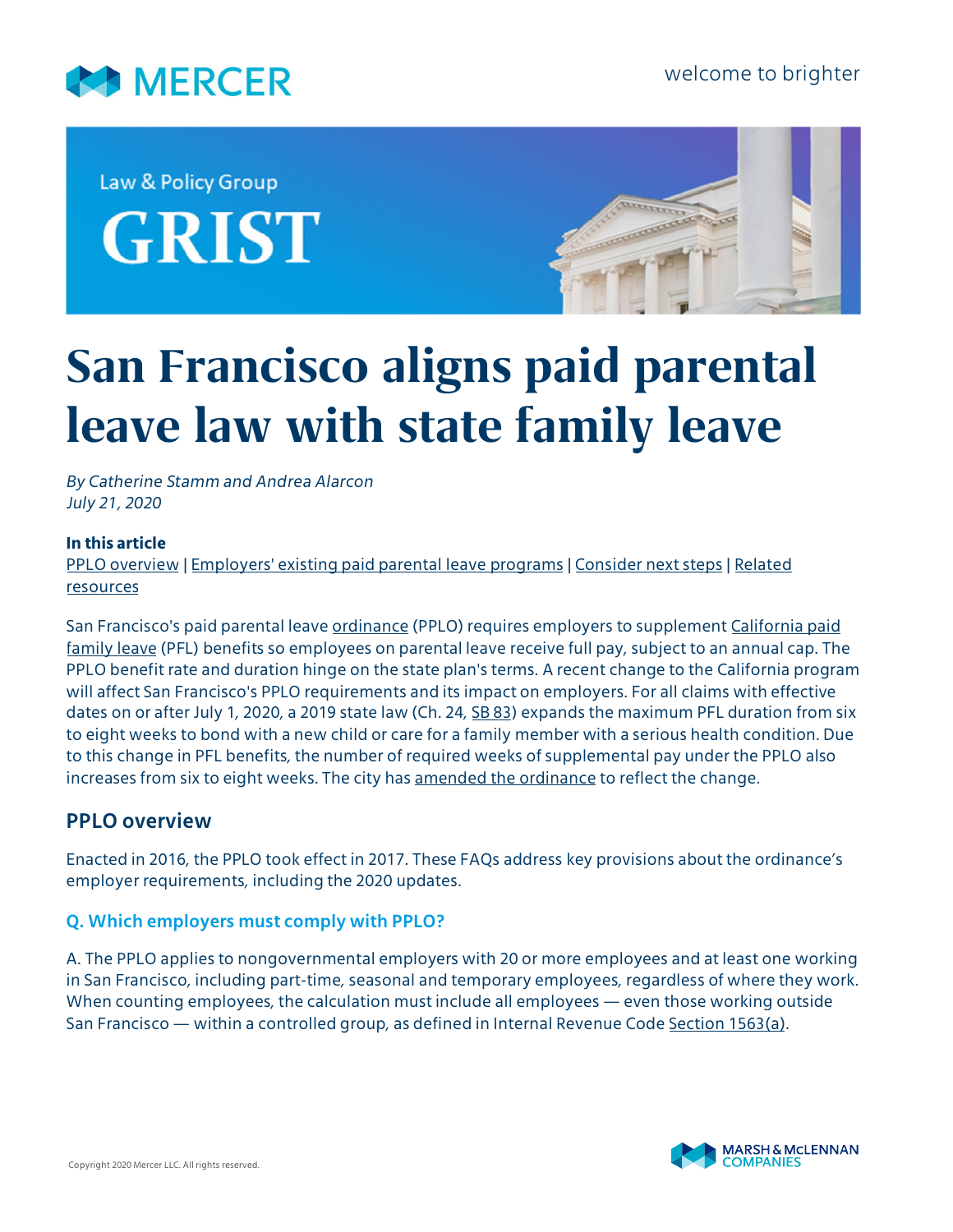Page 2 Law and Policy Group | GRIST **San Francisco aligns paid parental leave law with state family leave**

#### **Q. Who are the covered employees?**

A. The PPLO covers employees, including part-time and temporary staff, who work in San Francisco at least 40% of their total weekly hours and at least eight hours per week. An employee must have worked for the employer for 180 days and must be eligible for partial wage replacement under the PFL program to bond with a new child. Special eligibility rules apply to employees who have fluctuating weekly hours or have been on unpaid leave.

#### **Q. How is PFL wage replacement calculated?**

A. State PFL benefits are determined using an employee's base period, which generally covers the first four of the previous five full calendar quarters worked before the leave begins. The benefit equals 60% or 70% of earnings in the highest-paid quarter in the base period divided by 13, depending on whether those earnings (after rounding cents to the higher dollar amount) are above or below 1/3 of the state's average quarterly rate.

An individual who makes less than \$929 in the highest-paid quarter of the base period will qualify for a \$50 weekly benefit, the state minimum. Someone who makes more than \$929 but less than one-third of the state's average weekly wage (SAWW) will qualify for 70% of earnings in the highest-paid quarter of the base period divided by 13. California's 2020 average weekly wage is \$1,325. One-third of that for the 13-week quarter equals \$5,742, calculated as  $(51,325 \times 13) \div 3$ .

*Example.* Richard earns \$20,000 per year. He qualifies for PFL to bond with his new child. All quarters in Richard's base period equal \$5,000. Because Richard earns less than one-third of the average weekly wage in the highest-paid quarter of his base period, he qualifies for a 70% weekly benefit of \$270, calculated as  $(55,000 \times 70\%) \div 13 = $270$ .

For employees with wages at or above the SAWW, the weekly benefit will be the greater of 23.3% of the SAWW or the individual's highest wages in a quarter during the base period multiplied by 60% and divided by 13, capped at the maximum weekly benefit — \$1,300 for 2020. The maximum PFL benefit is set annually by the [Employment Development Department](https://edd.ca.gov/claims.htm) (EDD). California's 2020 SAWW is \$1,325, and 23.3% of that amount equals \$309.

*Example.* Joan earns \$52,000 per year and qualifies for PFL. Her highest quarterly wage in the base period was \$13,000. This amount divided by 13 and multiplied by 60% is \$600, which exceeds \$309 (23.3% of state's average weekly wage). As a result, Joan's weekly benefit is \$600.

*Example.* Fred earns \$24,000. His highest quarterly earnings of \$6,000 divided by 13 and multiplied by 60% equals \$277, less than the benefit determined using 23.3% of the state's average weekly wage. As a result, Fred will receive the higher weekly benefit of \$309.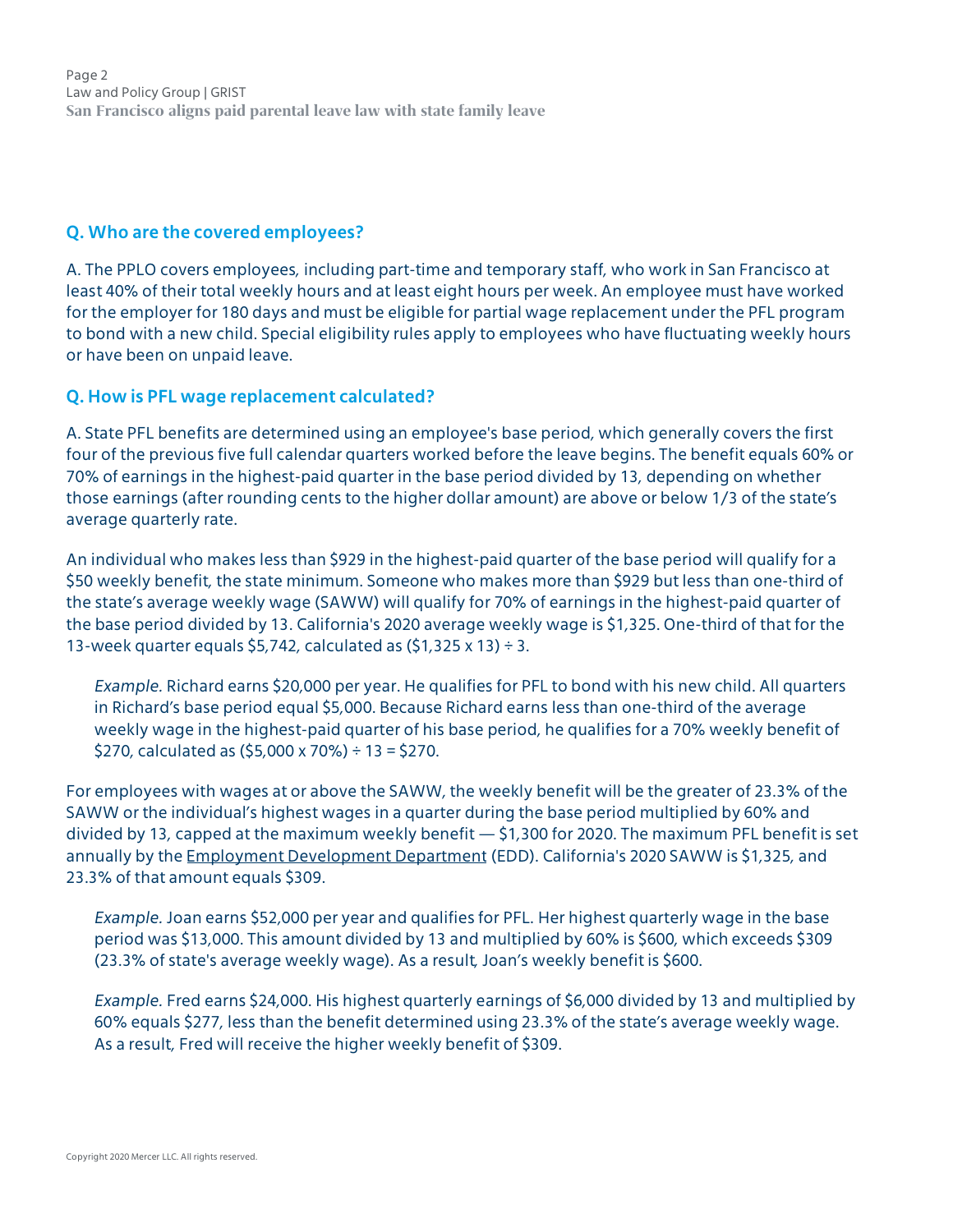Page 3 Law and Policy Group | GRIST **San Francisco aligns paid parental leave law with state family leave**

#### **Q. How is the PPLO wage supplement determined?**

A. The city ordinance requires employers to compensate covered employees the difference between the PFL benefit and up to 100% of their *current* weekly wages — not the base-period wages used to calculate the PFL benefit. The PPLO website provides [calculation assistance](https://sfgov.org/olse/paid-parental-leave-calculations) for all of the following scenarios.

*Example.* Fred from the previous example qualifies for weekly PFL benefits of \$309. However, Fred has received a raise to \$20,800 annually in the past quarter. As a result, his current weekly wage equals \$400. Fred's supplemental weekly wage from his employer during parental leave amounts to \$91  $(5400 - 5309)$ .

**Wage fluctuations.** If an employee's weekly wages fluctuate, calculation of supplemental compensation uses the employee's average weekly earnings during the three months before the start of the leave. For employees on unpaid leave during those months, employers may use weekly wages in periods up to 26 weeks before the bonding leave to determine the three-month average. When an individual works for multiple employers, each covered employer pays a prorated share of supplemental compensation.

**PPLO maximum benefit.** PPLO supplemental compensation for employees receiving the maximum FPL benefit (\$1,300 in 2020) is the difference between (i) the PFL maximum weekly benefit and (ii) the PFL maximum benefit divided by the PFL wage-replacement percentage. Because the maximum generally applies to higher earners, the rate will generally be 60%. In 2020, the maximum PPLO amount divided by the PFL wage-replacement percentage is  $$2,167$  ( $$1,300 \div 60\%$ )

*Example.* Ted has a regular pay rate of \$2,400 per week, or \$31,200 quarterly, qualifying for a 60% benefit. He takes PFL to bond with his new child. Since 60% of his highest quarterly earnings during his base period divided by  $13 - (531,200 \div 13) \times 60\%$  - comes to \$1,440, his weekly PFL benefit is capped at the maximum of \$1,300.

If his employer had to compensate Ted the difference between his PFL benefit and his full weekly wages, he would receive supplemental pay of \$1,100 (\$2,400 – \$1,300 = \$1,100). Instead, the employer must only pay the difference between Ted's weekly PFL benefit and the maximum benefit divided by 60%: So Ted's PPLO supplemental compensation is \$867 per week (\$2,167 – \$1,300 = \$867).

**Tips included in pay.** Benefit calculations under PFL include tips, but the PPLO doesn't require supplemental compensation for tips not paid by the employer. The PPLO rules provide an example of a special calculation to determine the appropriate supplement for tipped employees. However, nothing in the ordinance or the rules requires the employer to use this calculation as long as the employee won't be supplemented at a lower rate than the example yields. To determine the supplement excluding the tip:

1. Determine the difference between normal weekly wages (including tips) and the PFL benefit.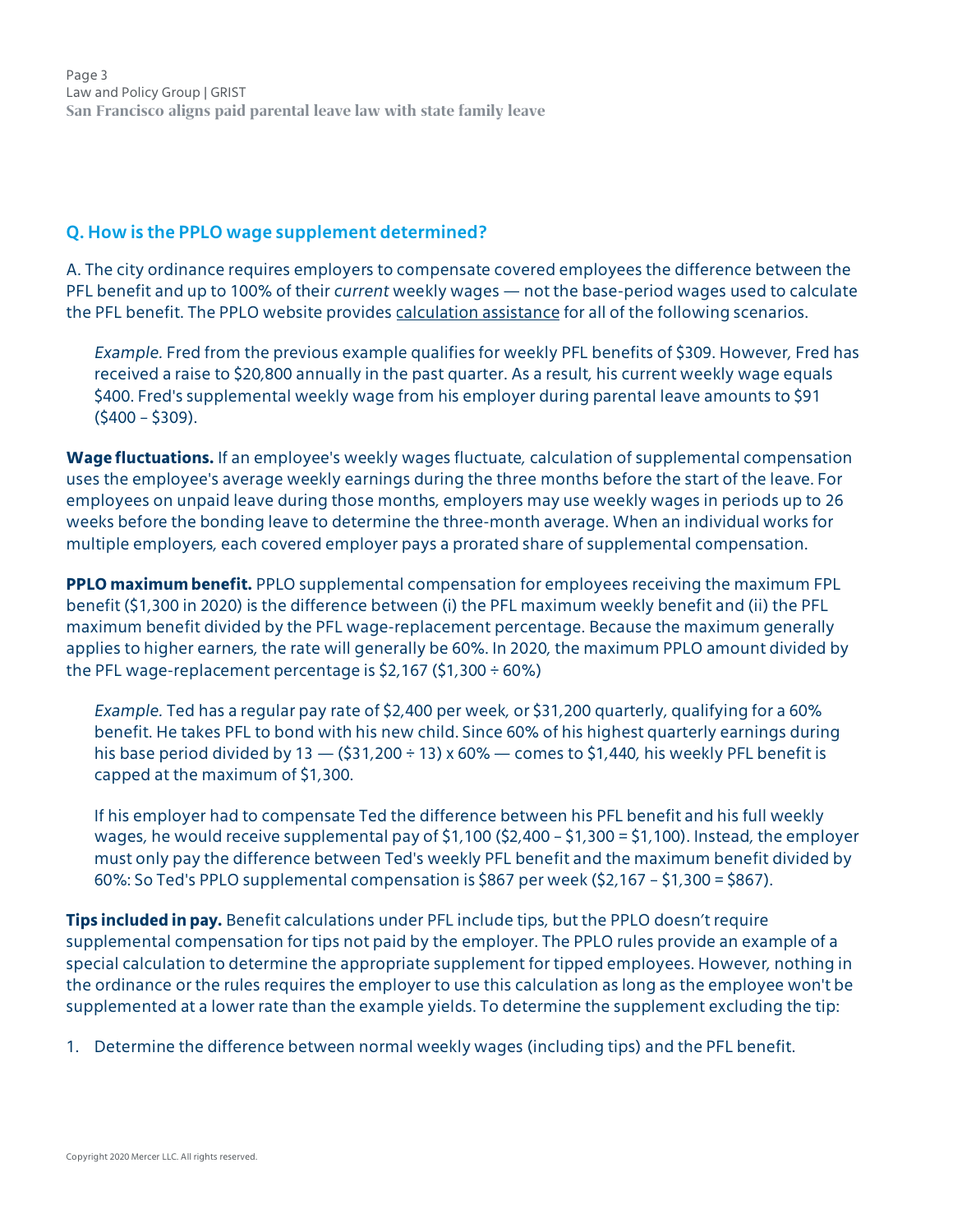- 2. Calculate the percentage of normal weekly wages (including tip) the employer pays (excluding tip).
- 3. Multiply the difference by the percentage of the employer's pay share.

*Example.* Brooke usually earns \$500 per week, including tips, or \$6,500 quarterly. Her PFL benefit equals \$300 (60% of the highest quarter earnings — \$6,500 — divided by 13), leaving a difference of \$200. Brooke's employer pays her \$400 weekly, 80% of her total usual earnings with tips. The supplemental benefit is \$160 (\$200 x 80%). The employer doesn't have to use this formula and may supplement the entire \$200.

#### **Q. How does the claim process work?**

A. Employees have two options for claiming PPLO benefits from their employer. Regulators "strongly recommend" employees use both options.

*Option 1.* Under this option, the employee provides the employer the "notice of computation" issued by the state agency that administers the PFL program, EDD, as soon as the form is received. The employee must then notify the employer when the PFL benefit is received. Employers may require the state's notice of payment within a "reasonable period of time" or may rely on the employee's statement in a phone call, email or other communication.

*Option 2*. The second option requires more follow-up by both the employee and the employer. Employees completing a PFL application with EDD must give the agency permission to disclose benefit information to the employer and must notify the employer that permission has been granted. After receiving payment from EDD, the employee must tell the employer to contact the agency to obtain the weekly benefit amount. This process may cause additional delays.

**Timing of payment.** Due to the need to first have a PFL claim processed before qualifying for PPLO, the employee may not meet all conditions for PPLO benefits until after the leave has ended. Once all conditions have been met, employers must make a "good faith" effort to make the first supplemental payment on the payday for the next full pay period. Payments should continue on each regular payday until benefits are exhausted. All payments are due to the employee within 30 days of the later of the date the parental leave ends or the employee satisfies all PPLO conditions.

### **Q. What are the notice obligations**

A. Both employers and employees have notice obligations under the law.

**Employer notice.** Employers must conspicuously display a PPLO [poster](https://sfgov.org/olse/sites/default/files/2020%20parental%20leave%20poster%20Print.pdf) published by the Office of Labor Standards Enforcement (OLSE) and include a description of the program and employees' rights in any employee handbook. An employee must receive a [San Francisco PPLO form](https://sfgov.org/olse/sites/default/files/Document/Instructions%20and%20Form%20Combined%20%208.13.18%20ENG.pdf) within a reasonable time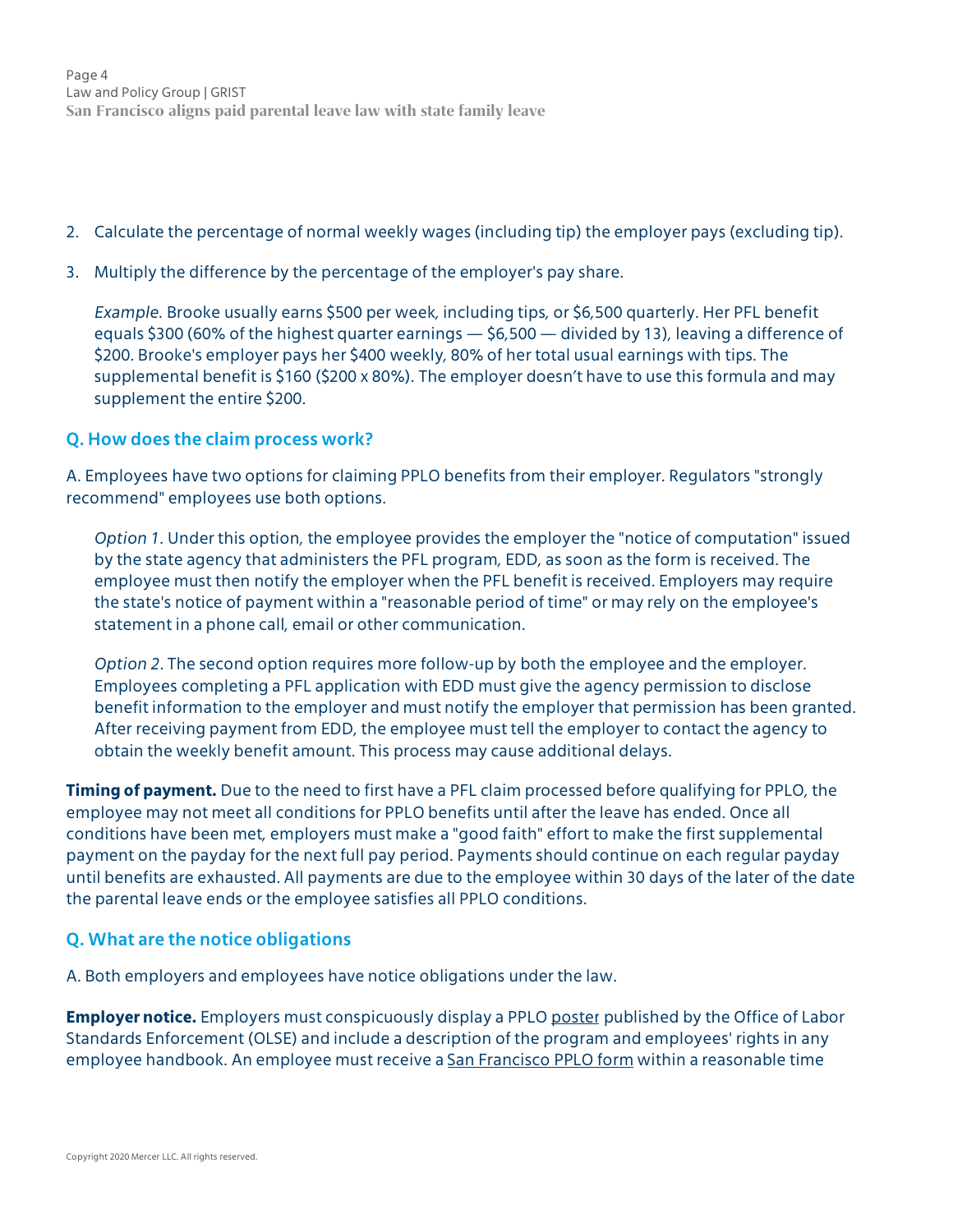Page 5 Law and Policy Group | GRIST **San Francisco aligns paid parental leave law with state family leave**

after notifying the employer of an impending birth, adoption or foster care placement. Employers are "encouraged' to distribute the forms to each new employee at the time of hire.

**Employee notice.** Employees wishing to receive supplemental PPLO compensation must submit to their employer a completed, signed San Francisco PPLO form agreeing to reimburse supplemental coverage in full if (i) the employee voluntarily terminates employment within 90 days after PFL ends, and (ii) the employer requests reimbursement in writing. The form must be submitted within a reasonable period after the employee receives a notice of computation from the PFL program.

#### **Q. How does intermittent leave apply**

A. PFL may be taken in eight consecutive weeks or intermittently in separate increments over a 12-month period. For example, an employee may choose to take eight weeks of leave in two-week increments spanning four months. San Francisco employees who intend to take intermittent leave must notify their employer about their intended intermittent leave schedule. Some intermittent leave may span an employee's 180-day waiting period for eligibility, or the employee may change work locations or reduce hours to the point he or she no longer qualifies for the PPLO benefits.

**180-day PPLO waiting period.** Employees taking intermittent parental leave before becoming eligible for PPLO won't qualify for the supplemental benefit during that period. Once an employee has been employed for 180 days, the supplement begins at the start of the next leave increment but is only available for the balance of the total eight-week leave.

*Example.* Margo takes two weeks of parental leave starting 100 days after she begins work. After she's been with the company for 180 days, she takes four more weeks of leave. Margo is not entitled to supplemental PPLO compensation for the first two weeks of leave, which she took before being employed with her employer for 180 days. She is entitled to supplemental compensation for the four weeks of leave she took after passing the 180-day mark.

**Hours worked.** Employees taking intermittent leave run the risk of losing eligibility if their hours worked in San Francisco drop below the weekly eight-hour/40% thresholds required for eligibility. Employers may stop paying supplemental compensation to employees beginning with the increment of leave that follows the loss of eligibility.

*Example.* Jimmy has a fluctuating work schedule that changes week to week. He takes his first increment of PFL bonding leave for two weeks in July 2020 and a second increment for six weeks in February 2021. In the 12 weekly pay periods before the start of his July leave, Jimmy worked an average 50% of his hours in San Francisco. But during the 12 weekly pay periods before the February increment of leave, he only worked an average of 20% of his hours in San Francisco. Jimmy's employer doesn't have to pay the supplemental compensation for Jimmy's February's PFL.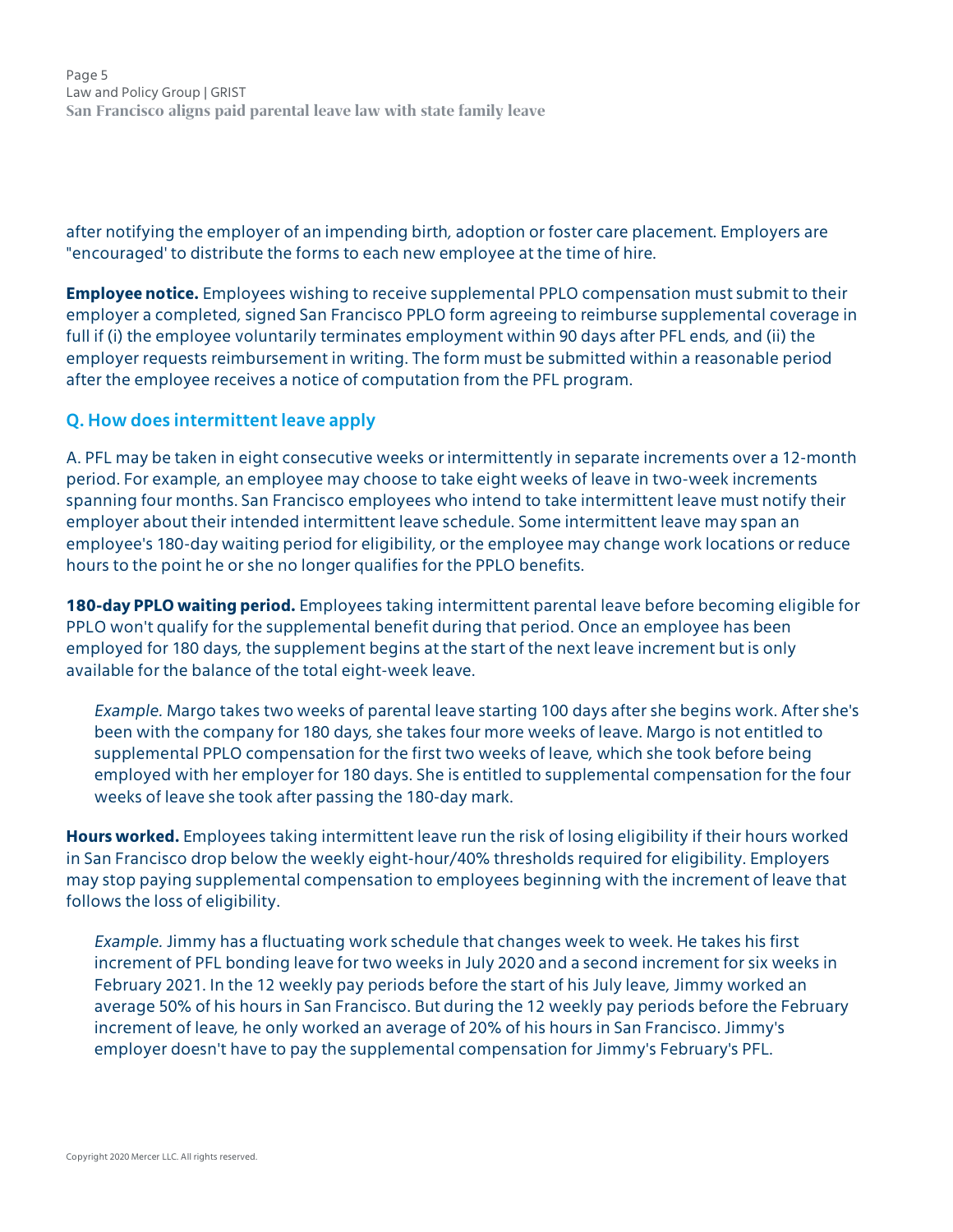Page 6 Law and Policy Group | GRIST **San Francisco aligns paid parental leave law with state family leave**

#### **Q. What are the penalties for noncompliance?**

A. The [ordinance](https://sfgov.legistar.com/View.ashx?M=F&ID=4385532&GUID=9CEF0B41-0BEC-45C7-8368-AD6822B78E3D) authorizes OLSE to pursue enforcement through a hearing process, with possible injunctive relief. Penalties for noncompliance include payment of any PPLO shortfall multiplied by three, or \$250.00, whichever is more, plus unspecified administrative penalties, as well as \$50 per day per violation for notice failures or any form of retaliation to employees or others beyond the PPLO shortfall. The OLSE can also seek revocation or suspension of any registration certificates, permits, or licenses held or requested by the employer until the violation is remedied. Employees may bring a private civil action if city regulators take no action within 90 days of receiving notice of a possible violation.

The [regulations](https://sfgov.org/olse/sites/default/files/33%20FINAL%20PPLO%20Rules%205%2018%202017_0.pdf) provide an administrative appeal process employers may follow. Any appeal must be in writing, provide specified information and include payment of the full penalty assessed by regulators within 15 days of the initial determination of a violation. The appealing employer bears the burden of proving that the basis for finding a violation is incorrect.

# <span id="page-5-0"></span>**Employers' existing paid parental leave programs**

Many employers that already offer paid parental leave may be unsure how aspects of the ordinance coordinate with their programs. The following Q&As may help with compliance efforts.

### **Q. Do any exemptions apply to employers that already offer paid parental leave?**

A. The PPLO exempts employers that offer at least eight weeks of fully paid parental leave (beginning July 1, 2020) during a 12-month period for new child bonding. This exemption applies even if the employer's paid leave program offsets PFL benefits.

## **Q. An employer offers four weeks of paid leave to bond with a new child. Does that mean the employer needs to provide another eight weeks of supplemental pay if the employee subsequently files for PFL to bond with a child?**

A. Providing four weeks of fully paid leave is not enough to meet the exemption. The employer would need to provide another four weeks of supplemental PPLO benefits on top of what the company already provides. After the employee receives the initial four paid weeks, the employer must provide four additional weeks of supplemental PPLO benefits during the remaining eight weeks of PFL.

## **Q. An employer provides 12 weeks of paid maternity leave for employees giving birth. Does this satisfy the PPLO requirement?**

A. No. If the employee who gives birth uses more than four weeks of her 12-week leave for disability, the employer will need to supplement any additional weeks taken under PFL for new child bonding. Even if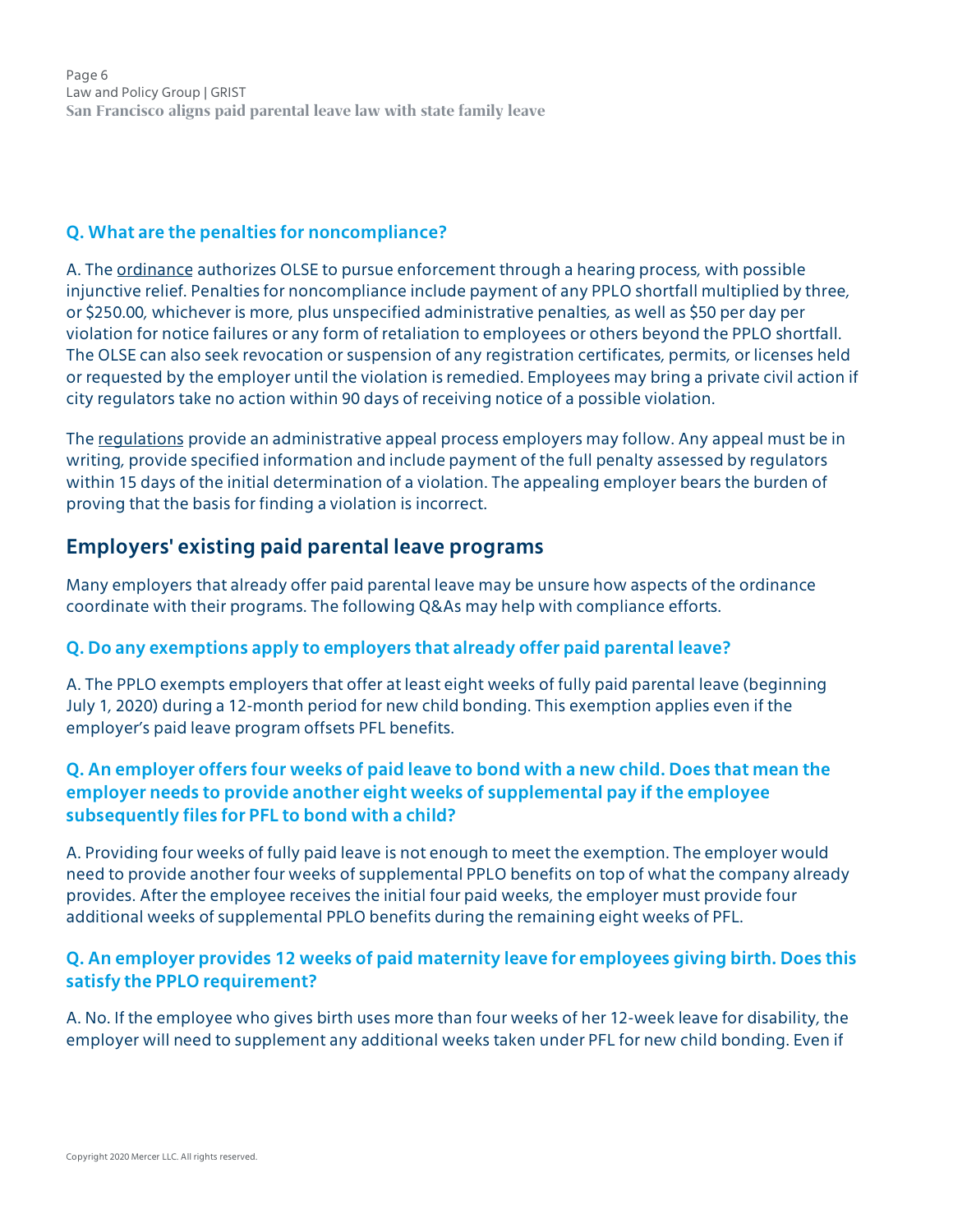the employer provides paid maternity leave that meets the PPLO requirement, the employer must still satisfy the PPLO for other all new parents who qualify for PFL, not just the birth mothers.

# **Q. An employer offers eight weeks of fully paid bonding leave but requires employees to take this leave in a single consecutive period, not intermittently. Does this comply with the PPLO?**

A. Maybe. An April 2020 amendment to the law says that PPLO leave must be provided as consecutive weeks "unless the employee elects otherwise." This language implies the employee must have the opportunity to elect intermittent leave. Employers with these programs may want to revisit eligibility and terms for San Francisco employees.

# **Q. An employer offers eight weeks of fully paid bonding leave to all new parents but does not coordinate this leave with PFL. If an employee working in San Francisco takes those eight weeks and then takes another eight weeks of PFL, does the employer need to supplement the PFL?**

A. No, the employer has met its PPLO obligation by providing eight weeks of fully paid bonding leave to all new parents.

# **Q. An employer offers a 12-week fully paid bonding benefit for primary caregivers and fourweek fully paid bonding benefit for nonprimary caregivers. Does this comply?**

A. This satisfies the mandate only for the primary caregiver. The nonprimary caregiver should have his or her wage supplemented for the additional four weeks, whether taken consecutively or intermittently.

# **Q. An employer's salary continuation program supplements an employee's California disability benefits up to 100% of wages for six weeks after a child's birth. Does this satisfy the PPLO?**

A. No, the fully paid leave must be for parental bonding, not disability, and must extend to all new parents, not just birth mothers.

# **Q. An employer provides eight weeks of fully paid parental leave. Can the employer require the employee to file for PFL to receive this employer pay?**

A. The employer is free to design its program this way. However, unless the employer plan pays as a supplement to the PFL, employees will need to report their full pay and will receive no additional PFL if their annual eight-week allotment has been exhausted.

# **Q. An employer wants to simplify administration by paying 30% or 40% of an employee's wages while on PFL, without further calculation. Will this comply?**

A. No. PFL benefits are calculated using a base period, and the supplemental pay required by the PPLO is based on pre-leave wages that won't necessarily match the base wages. The employer must provide